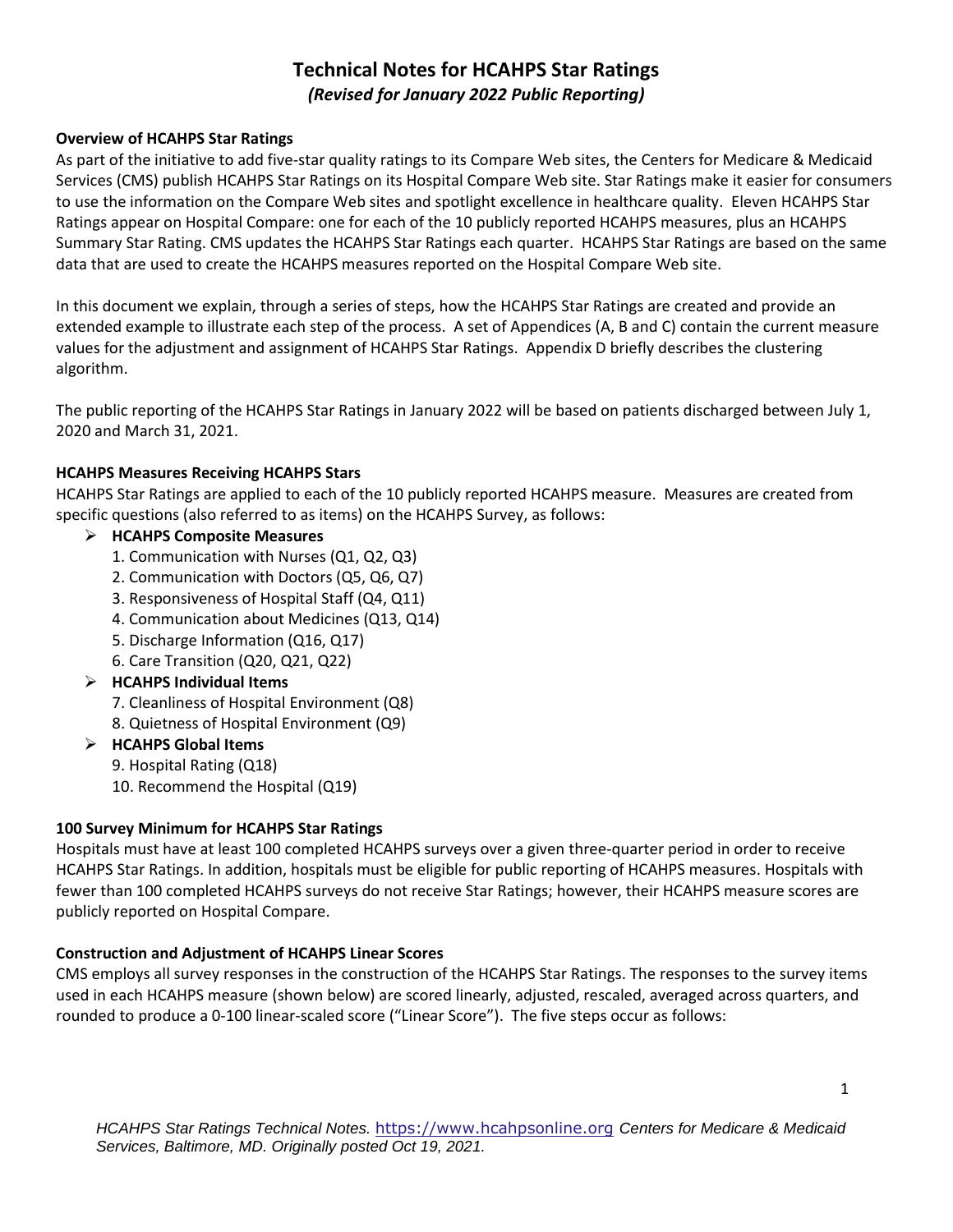### **One: Linear scoring**

The Linear Score used in HCAHPS Star Ratings is closely related to the "top-box," "middle-box" and "bottom-box" scores publicly reported on the Hospital Compare Web site.

Individual responses to the HCAHPS Survey are scored as follows:

```
 
For items 1-9, 11, and 13-14: 
         \triangleright "Never" = 1; "Sometimes" = 2; "Usually" = 3; and "Always" = 4

For items 16 and 17: 
         \triangleright "No" = 0; and "Yes" = 1

For item 18: 
         \triangleright Hospital Rating "0" = 0; Hospital Rating "1" = 1; Hospital Rating "2" = 2 ... Hospital Rating "10" = 10

For item 19: 
         \triangleright "Definitely No" = 1; "Probably No" = 2; "Probably Yes" = 3; and "Definitely Yes" = 4

For items 20, 21, and 22: 
         \triangleright "Strongly Disagree" = 1; "Disagree" = 2; "Agree" = 3; and "Strongly Agree" = 4

The item responses are averaged at the hospital level to form the hospital-level mean for each measure.
```
#### **Two: Adjustment of HCAHPS linear scores**

as follows. CMS applies adjustments for the effects of patient mix, survey mode, and quarterly weighting through a series of steps,

 patient sub-groups to respond more positively or negatively to the HCAHPS Survey. PMA enables fair comparisons mix adjustment table can be found in Appendix A (Table 1). Appendix A also contains the national means (Table 2) for patient-mix adjustments, including the definition of the PMA factors, can be found in the documents on the HCAHPS On- Line Web site[, www.hcahpsonline.org,](http://www.hcahpsonline.org/) under the *"Mode & Patient-Mix Adj"* button. First, CMS applies patient-mix adjustment (PMA) to quarterly HCAHPS scores to account for the tendency of certain across hospitals by adjusting hospital scores as if all hospitals had an identical mix of patient characteristics. The patientpatient-mix variables. These adjustments are applied to HCAHPS scores on the scale shown above. These values are shown for each answer option on the survey instrument. Additional information about the application of the HCAHPS

 called Self-Rated Mental Health. In addition, the label for overall health was changed to "Self-Rated Overall Health." Please note: The HCAHPS Patient-Mix Adjustment (PMA) model was updated to add Question 25, patient's self-reported overall mental or emotional health, beginning with July 1, 2018 (Quarter 3, 2018) discharges. The new PMA variable is

Self-Rated Mental Health follows the same linear parameterization as Self-Rated Overall Health: patient responses are coded as 1 ("Excellent") through 5 ("Poor"). The patient-mix adjustment model will thus include both Self-Rated Overall Health and Self-Rated Mental Health. HCAHPS survey results were adjusted using the new PMA model beginning with July 1, 2018 discharges.

 Second, HCAHPS quarterly scores are adjusted for the effect of mode of survey administration (mail, telephone, mixed experiment and survey mode adjustment, please see [www.hcahpsonline.org.](http://www.hcahpsonline.org/) Adjustments and national means contained in Tables 1 and 2, respectively, are needed to estimate PMA. mode or Interactive Voice Response). CMS derived the survey mode adjustments from a large-scale, randomized mode experiment. The mode adjustments are included in Appendix B. Similar to PMA, these adjustments are applied on the original scale shown on the HCAHPS survey instrument for each measure. For detailed information about the mode

If the measure is a multi-item composite, averaging of items within composites takes place at this point.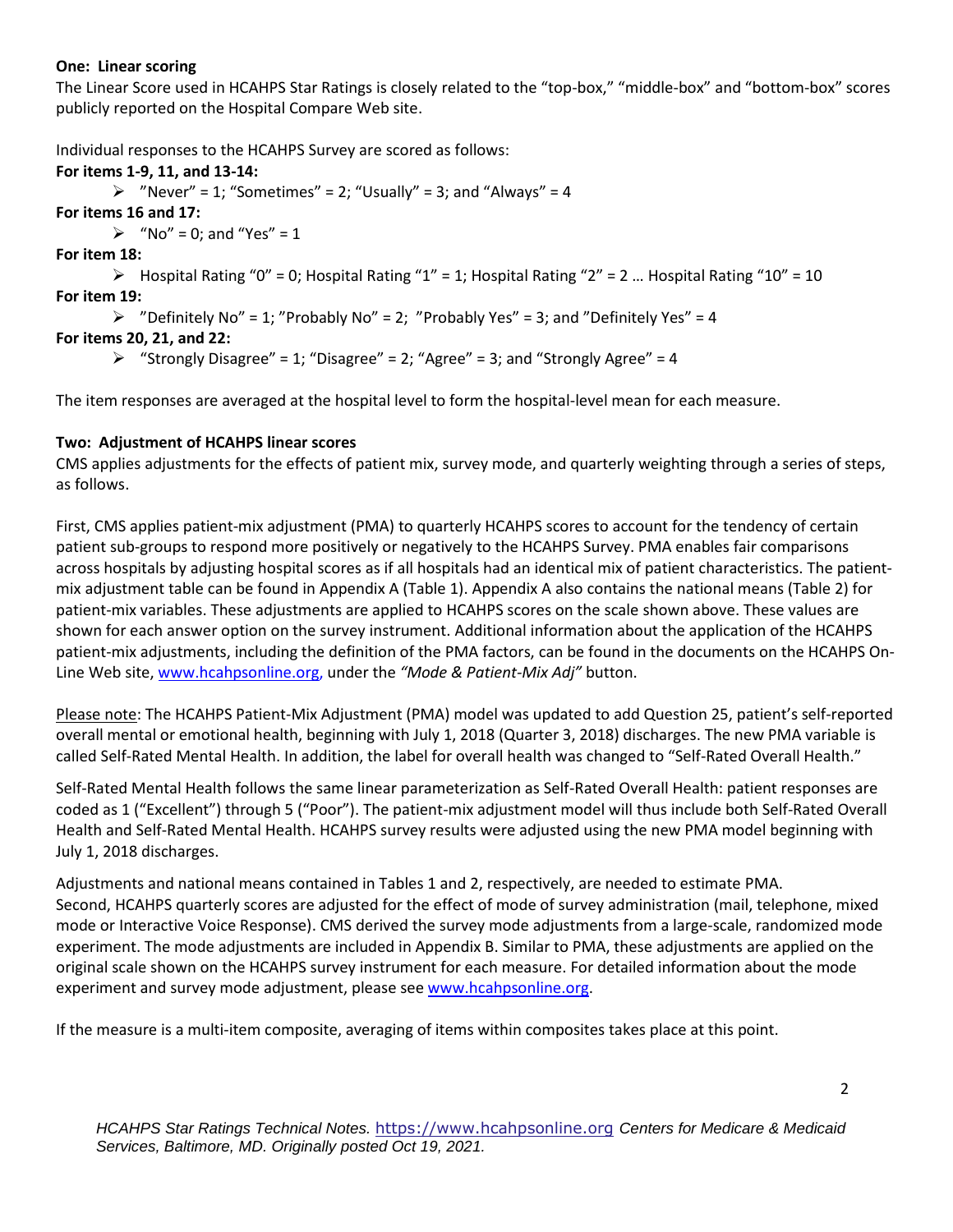#### **Three: Rescaling of HCAHPS linear adjusted scores**

Each adjusted HCAHPS linear measure score on the original scale (shown above) is then transformed into a 0-100 linearscaled score using the following conversion:

 divided by the highest possible response to the measure, **K**, minus the lowest response, R. An example follows: The PMA- and mode-adjusted hospital-level measure mean, **M**, minus the lowest possible response to the measure, **R**,

$$
100*\frac{M-R}{K-R}
$$

### **Four: Weighted Average of Quarters of HCAHPS linear scores**

The four-quarter averages of HCAHPS linear scores are weighted proportionately to the number of eligible patients seen by the hospital in each quarter of the reporting period. Specifically, each quarter's score has a quarterly weight equal to that quarter's eligible discharge size divided by the total eligible discharge size for the four quarters that make up the reporting period.

#### **Five: Rounding of HCAHPS linear scores**

The four-quarter averages of HCAHPS linear scores are rounded to integer values (whole numbers) using standard rounding rules, as follows:

If the unrounded four-quarter average is less than [X.5], then round down to nearest whole integer. If the unrounded four-quarter average is equal to or greater than [X.5], then round up to nearest whole integer.

### **An example of the calculation of an HCAHPS Linear Score**

The following is an example of the construction and adjustment of an HCAHPS linear score.

### **Step 1: Linear scoring**

For a single quarter from Hospital A, 5 patients responded by telephone to HCAHPS Survey Cleanliness item (item 8) as follows: 4, 4, 3, 2, and 4. The mean of these responses is **3.4**.

### **Step 2: Adjustment of HCAHPS linear scores**

This hospital has a total patient-mix adjustment of **-0.038** and a telephone mode adjustment of **-0.018** (as found in the Appendices that follow).

Patient-mix adjustment applied: 3.4 – 0.038 = **3.362**  Phone mode adjustment applied: 3.362 – 0.018 = **3.344** (M) Cleanliness has a maximum response of 4 (K) and a minimum response of 1 (R).

### **Step 3: Rescaling of HCAHPS linear scores**

To put this score into the 0-100 scale:  $100*(3.344 - 1) / (4 - 1)$  = **78.13** Thus, **78.13** is the quarterly Linear Mean Score for Cleanliness for Hospital A.

### **Step 4: Weighted Average of Quarters of HCAHPS linear scores**

The four-quarter averages of HCAHPS linear scores are weighted proportionately to the number of eligible patients seen by the hospital in each quarter of the reporting period. For instance; a hospital has the following scores and numbers of eligibles for the four quarters in a reporting period:

Q1: 72.35, 4 eligibles; Q2: 67.26, 7 eligibles; Q3: 75.94, 8 eligibles; Q4: 76.33, 5 eligibles.

*HCAHPS Star Ratings Technical Notes.* [https://www.hcahpsonline.org](http://www.hcahpsonline.org/) *Centers for Medicare & Medicaid Services, Baltimore, MD. Originally posted Oct 19, 2021.*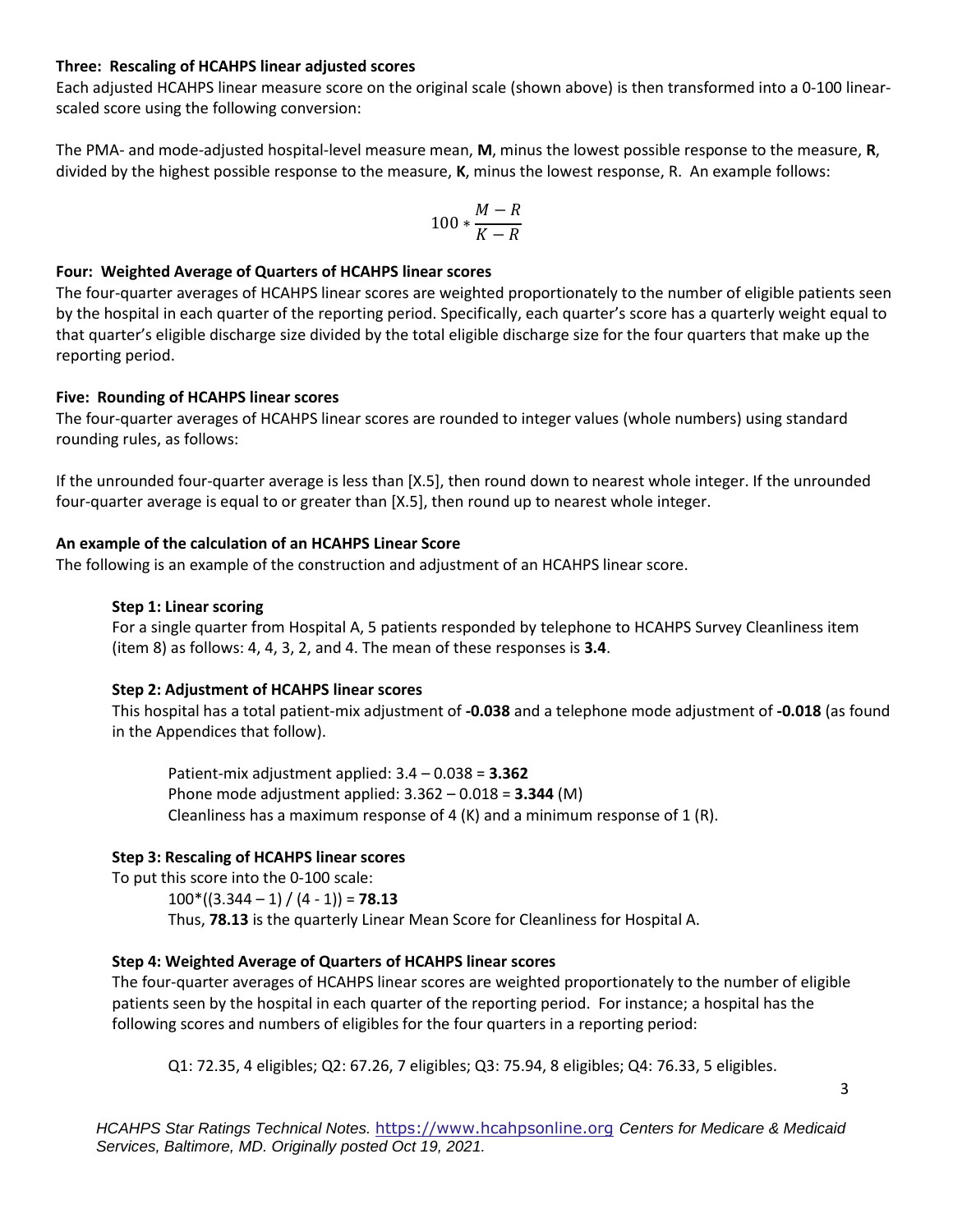$$
4 + 7 + 8 + 5 = 24
$$
 total eligibles  
 $\left(72.35 * \left(\frac{4}{24}\right)\right) + \left(67.26 * \left(\frac{7}{24}\right)\right) + \left(75.94 * \left(\frac{8}{24}\right)\right) + \left(76.33 * \left(\frac{5}{24}\right)\right) = 72.89$  four quarter average

### **Step 5: Rounding of HCAHPS linear scores**

Four-quarter averages of HCAHPS linear scores are rounded to integer values using standard rounding rules, as follows:

72.89: .89 is greater than .5; so the linear score is rounded up to the next integer, 73.

#### **Conversion of Linear Scores into HCAHPS Star Ratings for the 10 HCAHPS Measures**

 Next, CMS assigns 1, 2, 3, 4, or 5 whole stars (only whole stars are assigned; partial stars are not used) for each HCAHPS measure by applying statistical methods that utilize relative distribution and clustering.

 The Star Rating for each of the 10 HCAHPS measures is determined by applying a clustering algorithm to the individual for each star rating) such that scores of hospitals in the same score category (star rating) are as similar as possible, and measure scores. Conceptually, the clustering algorithm identifies the 'gaps' in the data and creates five categories (one scores of hospitals in different categories are as different as possible. This clustering algorithm is the same one employed by CMS to determine Medicare Part C and Part D Star Ratings.

 clustering algorithm minimizes the within-cluster sum of squares for each of the Star Ratings levels. The cut points HCAHPS Star Ratings are shown in Appendix C. Additional information about the clustering method can be found in Appendix D. The variance in measure scores is separated into within-cluster and between-cluster sum of squares components. The algorithm develops clusters that minimize the variance of measure scores within the clusters. More specifically, the (boundaries) for star assignments are derived from the range of individual measure Star Ratings per cluster. The star levels associated with each cluster are determined by ordering the means of each cluster. The cut points for the current

#### **The HCAHPS Summary Star Rating**

 In addition to Star Ratings for the 10 HCAHPS measures, CMS introduced a new metric, the HCAHPS Summary Star Rating, which is the average of all of the Star Ratings of the HCAHPS measures. The HCAHPS Summary Star Rating is constructed from the following components:

- ➢ The Star Ratings from each of the 6 HCAHPS Composite Measures
	- $\circ$  Communication with Nurses, Communication with Doctors, Responsiveness of Hospital Staff, Communication about Medicines, Discharge Information, and Care Transition.
- $\triangleright$  A single Star Rating for the HCAHPS Individual Items
	- o The average of the Star Ratings assigned to Cleanliness of Hospital Environment and Quietness of Hospital Environment.
- $\triangleright$  A single Star Rating for the HCAHPS Global Items
	- o The average of the Star Ratings assigned to Hospital Rating and Recommend the Hospital.

 are combined as a simple average to form the HCAHPS Summary Star Rating. In the final step, normal rounding rules are The 8 Star Ratings (6 Composite Measure Star Ratings + Star Rating for Individual Items + Star Rating for Global Items) applied to the 8-measure average to arrive at the HCAHPS Summary Star Rating (1, 2, 3, 4, or 5 stars).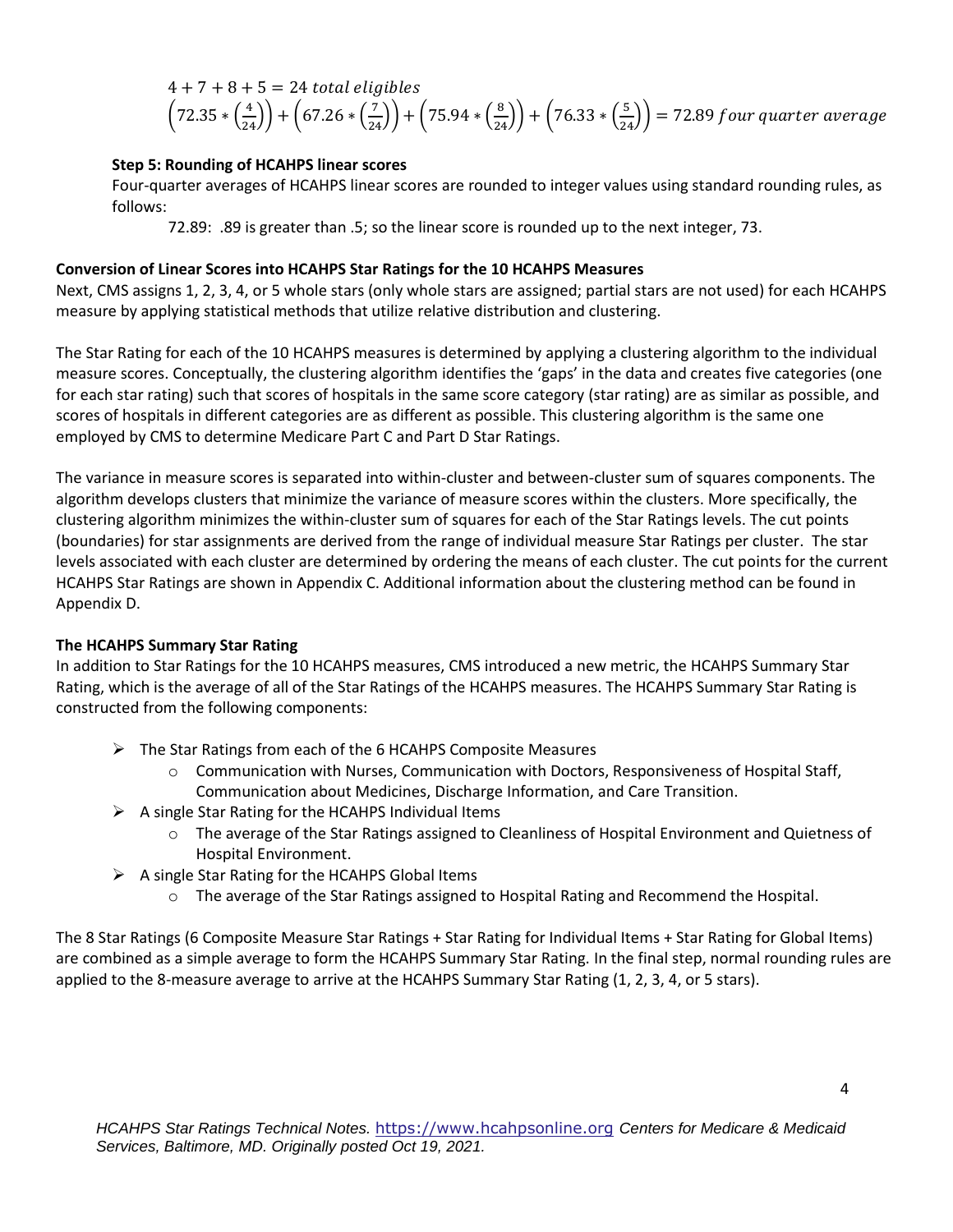### **An example of the calculation of the HCAHPS Summary Star Rating.**

The following is an example of how to calculate the HCAHPS Summary Star Rating. Suppose a hospital has Star Ratings for each of the 10 HCAHPS measures as shown in following table.

|                                            | 10<br><b>HCAHPS</b><br><b>Measure</b><br><b>Star</b><br>Ratings | 8 Star<br><b>Ratings</b><br>Used in<br><b>HCAHPS</b><br><b>Summary</b><br><b>Star Rating</b> | 8-Measure<br><b>HCAHPS Summary Star</b><br><b>Rating Average</b><br>(unrounded) | <b>HCAHPS</b><br>Summary<br><b>Star Rating</b><br>(rounded) |
|--------------------------------------------|-----------------------------------------------------------------|----------------------------------------------------------------------------------------------|---------------------------------------------------------------------------------|-------------------------------------------------------------|
| <b>HCAHPS Composite Measures</b>           |                                                                 |                                                                                              |                                                                                 |                                                             |
| <b>Communication with Nurses</b>           | 4                                                               | 4                                                                                            |                                                                                 | 4                                                           |
| <b>Communication with Doctors</b>          | 3                                                               | 3                                                                                            |                                                                                 |                                                             |
| Responsiveness of Hospital Staff           | 4                                                               | 4                                                                                            |                                                                                 |                                                             |
| <b>Communication about Medicines</b>       | 4                                                               | 4                                                                                            |                                                                                 |                                                             |
| Discharge Information                      | 4                                                               | 4                                                                                            |                                                                                 |                                                             |
| Care Transition                            | 3                                                               | 3                                                                                            | $(4+3+4+4+4+3+5+3.5)/8$<br>$= 3.813$                                            |                                                             |
| <b>HCAHPS Individual Items</b>             |                                                                 |                                                                                              |                                                                                 |                                                             |
| <b>Cleanliness of Hospital Environment</b> | 5                                                               | $(5+5)/2$                                                                                    |                                                                                 |                                                             |
| Quietness of Hospital Environment          | 5                                                               | $= 5$                                                                                        |                                                                                 |                                                             |
| <b>HCAHPS Global Items</b>                 |                                                                 |                                                                                              |                                                                                 |                                                             |
| <b>Hospital Rating</b>                     | 4                                                               | $(4+3)/2$                                                                                    |                                                                                 |                                                             |
| Recommend the Hospital                     | 3                                                               | $= 3.5$                                                                                      |                                                                                 |                                                             |

**Step 1:** Calculate a Star Rating for HCAHPS Individual Items by averaging the Star Ratings for Cleanliness of Hospital Environment and Quietness of Hospital Environment.

In this example, the Star Rating for HCAHPS Individual Items = (5+5)/2 = 5.

**Step 2:** Calculate a Star Rating for HCAHPS Global Items by averaging the Star Ratings for Hospital Rating and Recommend the Hospital.

In this example, the Star Rating for HCAHPS Global Items = (4+3)/2 = 3.5. *Note: Do not round this average.* 

**Step 3:** Calculate the HCAHPS Summary Star Rating as the average of the 6 composite measure Star Ratings, the Star Rating for HCAHPS Individual Items, and the Star Rating for HCAHPS Global Items. In this example, the HCAHPS Summary Star Rating =  $(4+3+4+4+3+5+3.5)/8=3.813$ .

**Step 4:** Lastly, round the 8-Measure HCAHPS Summary Star Rating Average using the rounding table below. In this example, the hospital's HCAHPS Summary Star Rating rounds to 4 stars.

CMS uses standard rounding rules for the assignment of HCAHPS Summary Stars, as follows:

| <b>8-Measure HCAHPS Summary Star Rating</b><br>Average | <b>HCAHPS Summary Star Rating Assignment</b> |
|--------------------------------------------------------|----------------------------------------------|
| $≥1.00$ and <1.50                                      | 1 Star                                       |
| $≥1.50$ and $<2.50$                                    | 2 Stars                                      |
| ≥2.50 and $<3.50$                                      | 3 Stars                                      |
| ≥3.50 and $<4.50$                                      | 4 Stars                                      |
| ≥4.50 and $≤5.00$                                      | 5 Stars                                      |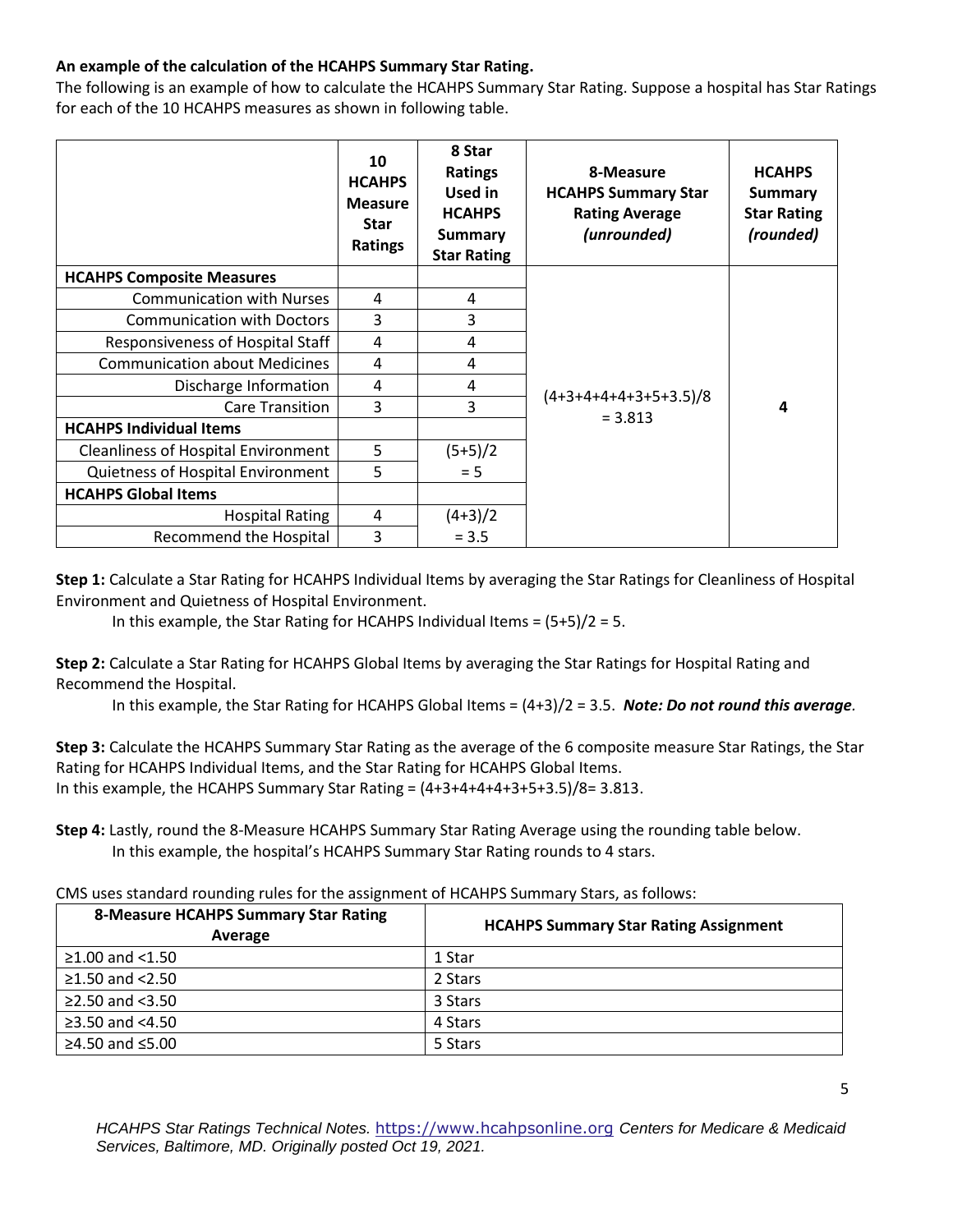# **Appendix A, Table 1: HCAHPS Patient-Mix Adjustments of Linear Scores for Patients Discharged Between Quarter 3, 2020 and Quarter 1, 2021 (July 1, 2020 to March 31, 2021)**

|                                                                                           | Comm. with Nurses | Comm. with Doctors | Responsiveness of Hosp.<br>Staff | Comm. About Medicines | Cleanliness of Hosp. Env. | Quietness of Hosp. Env. | Discharge Information | Care Transition | Hospital Rating | Recommend the Hospital |
|-------------------------------------------------------------------------------------------|-------------------|--------------------|----------------------------------|-----------------------|---------------------------|-------------------------|-----------------------|-----------------|-----------------|------------------------|
| Education (per level;<br>1=8th grade or less and<br>6=More than 4-year college<br>degree) | 0.0174            | 0.0218             | 0.0313                           | 0.0583                | 0.0191                    | 0.0500                  | 0.0054                | 0.0116          | 0.1166          | 0.0196                 |
| Self-Rated Health (per level;<br>1=Excellent and 5=Poor)                                  | 0.0484            | 0.0454             | 0.0689                           | 0.0689                | 0.0486                    | 0.0494                  | 0.0064                | 0.0468          | 0.2084          | 0.0661                 |
| Self-Rated Mental Health (per<br>level; 1=Excellent and 5=Poor)                           | 0.0588            | 0.0621             | 0.0640                           | 0.0820                | 0.0389                    | 0.0526                  | 0.0155                | 0.0921          | 0.1732          | 0.0560                 |
| Response Percentile<br>(per 1% of response<br>percentile)                                 | 0.0026            | 0.0025             | 0.0035                           | 0.0038                | 0.0003                    | 0.0001                  | 0.0004                | 0.0025          | 0.0064          | 0.0023                 |
| LANGUAGE SPOKEN AT HOME                                                                   |                   |                    |                                  |                       |                           |                         |                       |                 |                 |                        |
| Spanish                                                                                   | $-0.0101$         | $-0.0558$          | $-0.0305$                        | $-0.0545$             | $-0.0001$                 | $-0.0789$               | $-0.0205$             | $-0.0647$       | $-0.4751$       | $-0.1565$              |
| Chinese                                                                                   | 0.0490            | 0.0025             | 0.0435                           | $-0.0256$             | $-0.0039$                 | $-0.0494$               | $-0.0344$             | 0.0101          | $-0.0738$       | $-0.0350$              |
| R/V/P/O                                                                                   | 0.0196            | $-0.0075$          | 0.0219                           | $-0.0620$             | 0.0066                    | $-0.1024$               | $-0.0064$             | 0.0039          | $-0.0823$       | $-0.0384$              |
| English (REFERENCE)                                                                       | 0.0000            | 0.0000             | 0.0000                           | 0.0000                | 0.0000                    | 0.0000                  | 0.0000                | 0.0000          | 0.0000          | 0.0000                 |
| <b>AGE</b>                                                                                |                   |                    |                                  |                       |                           |                         |                       |                 |                 |                        |
| Age 18-24                                                                                 | 0.0154            | 0.0119             | 0.1011                           | $-0.2045$             | 0.0111                    | 0.0135                  | $-0.0423$             | $-0.0790$       | 0.5800          | 0.1988                 |
| Age 25-34                                                                                 | $-0.0192$         | $-0.0181$          | 0.0129                           | $-0.2517$             | 0.0137                    | $-0.0269$               | $-0.0485$             | $-0.1312$       | 0.4179          | 0.1245                 |
| Age 35-44                                                                                 | $-0.0252$         | $-0.0303$          | 0.0054                           | $-0.2398$             | 0.0542                    | $-0.0062$               | $-0.0507$             | $-0.1133$       | 0.3296          | 0.0922                 |
| Age 45-54                                                                                 | $-0.0575$         | $-0.0656$          | $-0.0309$                        | $-0.2520$             | 0.0683                    | $-0.0090$               | $-0.0568$             | $-0.1177$       | 0.1520          | 0.0305                 |
| Age 55-64                                                                                 | $-0.0661$         | $-0.0747$          | $-0.0429$                        | $-0.2200$             | 0.0830                    | 0.0004                  | $-0.0555$             | $-0.1058$       | 0.0411          | 0.0045                 |
| Age 65-74                                                                                 | $-0.0744$         | $-0.0774$          | $-0.0552$                        | $-0.1825$             | 0.0589                    | $-0.0076$               | $-0.0510$             | $-0.0940$       | $-0.0624$       | $-0.0165$              |
| Age 75-84                                                                                 | $-0.0481$         | $-0.0476$          | $-0.0335$                        | $-0.0980$             | 0.0460                    | $-0.0064$               | $-0.0231$             | $-0.0471$       | $-0.0608$       | $-0.0155$              |
| Age 85+ (REFERENCE)                                                                       | 0.0000            | 0.0000             | 0.0000                           | 0.0000                | 0.0000                    | 0.0000                  | 0.0000                | 0.0000          | 0.0000          | 0.0000                 |
| <b>SERVICE LINE</b>                                                                       |                   |                    |                                  |                       |                           |                         |                       |                 |                 |                        |
| Male Medical                                                                              | $-0.0097$         | 0.0116             | $-0.0233$                        | $-0.0977$             | $-0.1305$                 | 0.0064                  | $-0.0237$             | $-0.0165$       | $-0.0486$       | $-0.0307$              |
| Male Surgical                                                                             | $-0.0160$         | $-0.0952$          | $-0.0734$                        | $-0.1522$             | $-0.2103$                 | 0.0141                  | $-0.0634$             | $-0.0807$       | $-0.2234$       | $-0.0986$              |
| <b>Female Medical (REFERENCE)</b>                                                         | 0.0000            | 0.0000             | 0.0000                           | 0.0000                | 0.0000                    | 0.0000                  | 0.0000                | 0.0000          | 0.0000          | 0.0000                 |
| <b>Female Surgical</b>                                                                    | 0.0005            | $-0.1061$          | $-0.0522$                        | $-0.0309$             | $-0.0847$                 | $-0.0182$               | $-0.0509$             | $-0.0636$       | $-0.1803$       | $-0.0697$              |
| <b>Female Maternity</b>                                                                   | $-0.0953$         | $-0.1674$          | $-0.2595$                        | $-0.2720$             | $-0.0653$                 | $-0.2139$               | $-0.0634$             | $-0.1002$       | $-0.5662$       | $-0.2194$              |
| <b>INTERACTIONS</b>                                                                       |                   |                    |                                  |                       |                           |                         |                       |                 |                 |                        |
| Surgical Line * Age <sup>1</sup>                                                          | $-0.0027$         | 0.0038             | $-0.0031$                        | $-0.0010$             | 0.0026                    | 0.0007                  | $-0.0004$             | 0.0028          | 0.0058          | 0.0036                 |
| Maternity Line * Age <sup>1</sup>                                                         | 0.0051            | 0.0119             | $-0.0031$                        | 0.0186                | $-0.0042$                 | 0.0022                  | 0.0109                | 0.0011          | 0.0757          | 0.0260                 |

<sup>1</sup> Age takes on the values of 1 to 8 as follows: (1: 18 to 24); (2: 25 to 34); (3: 35 to 44); (4: 45 to 54); (5: 55 to 64); (6: 65 to 74); (7: 75 to 84); and (8: 85+).

*HCAHPS Star Ratings Technical Notes.* [https://www.hcahpsonline.org](http://www.hcahpsonline.org/) *Centers for Medicare & Medicaid Services, Baltimore, MD. Originally posted Oct 19, 2021.*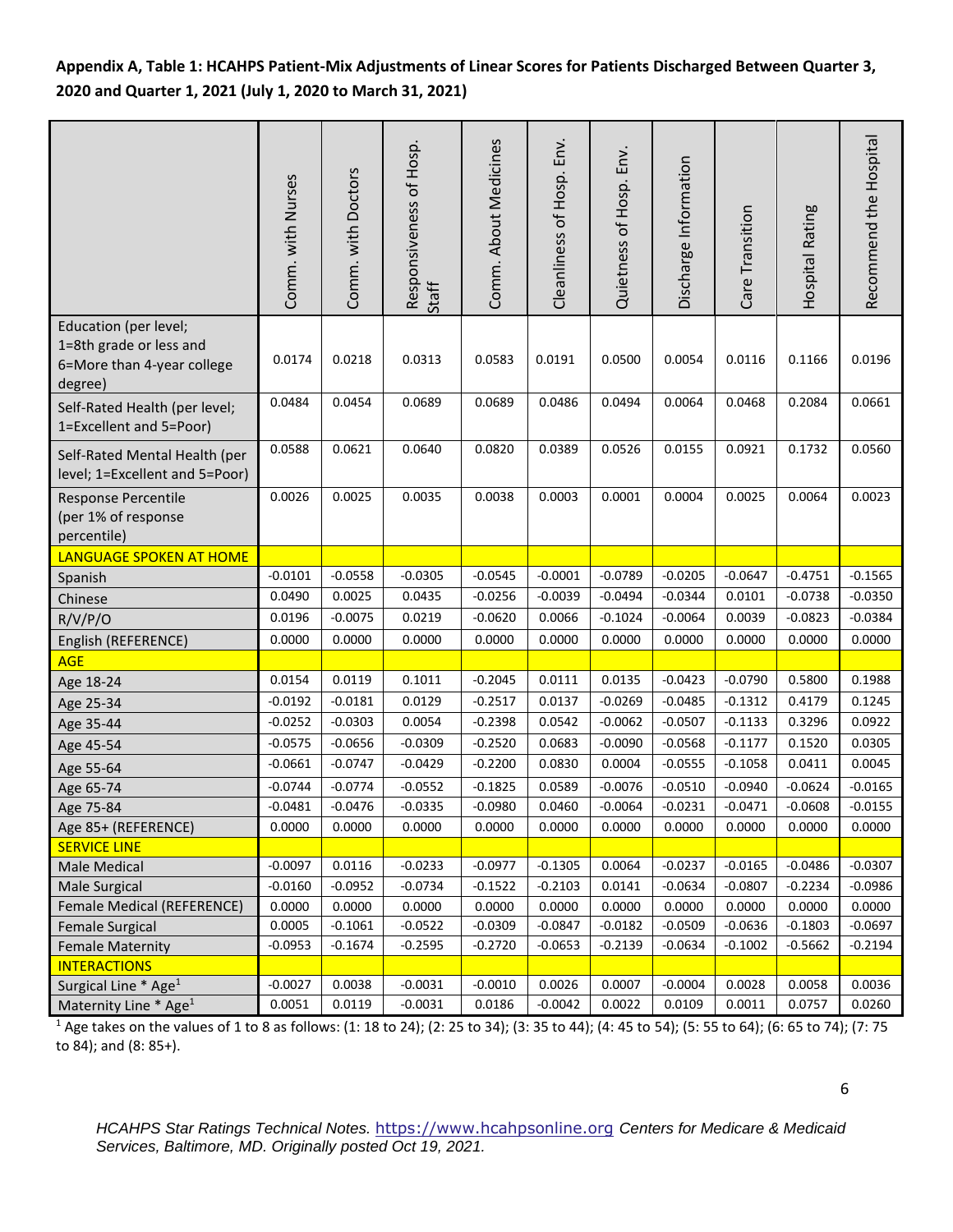**Appendix A, Table 2: National Means of PMA Variables for Patients Discharged Between Quarter 3, 2020 and Quarter 1, 2021 (July 1, 2020 to March 31, 2021)** 

|                                                                                        | <b>National Mean</b> |  |  |  |  |
|----------------------------------------------------------------------------------------|----------------------|--|--|--|--|
| Education (per level;<br>1=8th grade or less and 6=More<br>than 4-year college degree) | 3.683                |  |  |  |  |
| Self-Rated Health (per level;<br>1=Excellent and 5=Poor)                               | 2.897                |  |  |  |  |
| Self-Rated Mental Health (per<br>level; 1=Excellent and 5=Poor)                        | 2.324                |  |  |  |  |
| Response Percentile                                                                    | 14.0%                |  |  |  |  |
| LANGUAGE SPOKEN AT HOME                                                                |                      |  |  |  |  |
| Spanish                                                                                | 4.4%                 |  |  |  |  |
| Chinese                                                                                | 0.2%                 |  |  |  |  |
| R/V/P/O                                                                                | 1.4%                 |  |  |  |  |
| English (REFERENCE)                                                                    | 94.0%                |  |  |  |  |
| <b>AGE</b>                                                                             |                      |  |  |  |  |
| Age 18-24                                                                              | 1.9%                 |  |  |  |  |
| Age 25-34                                                                              | 6.9%                 |  |  |  |  |
| Age 35-44                                                                              | 4.9%                 |  |  |  |  |
| Age 45-54                                                                              | 6.9%                 |  |  |  |  |
| Age 55-64                                                                              | 17.1%                |  |  |  |  |
| Age 65-74                                                                              | 27.7%                |  |  |  |  |
| Age 75-84                                                                              | 23.8%                |  |  |  |  |
| Age 85+ (REFERENCE)                                                                    | 10.8%                |  |  |  |  |
| <b>SERVICE LINE</b>                                                                    |                      |  |  |  |  |
| <b>Male Medical</b>                                                                    | 31.0%                |  |  |  |  |
| <b>Male Surgical</b>                                                                   | 12.4%                |  |  |  |  |
| <b>Female Surgical</b>                                                                 | 13.3%                |  |  |  |  |
| <b>Female Maternity</b>                                                                | 8.3%                 |  |  |  |  |
| Female Medical (REFERENCE)                                                             | 35.1%                |  |  |  |  |
| <b>INTERACTIONS</b>                                                                    |                      |  |  |  |  |
| Surgical Line * Age <sup>1</sup>                                                       | 1.456                |  |  |  |  |
| Maternity Line * Age <sup>1</sup>                                                      | 0.171                |  |  |  |  |

1 Age takes on the values of 1 to 8 as follows: (1: 18 to 24); (2: 25 to 34); (3: 35 to 44); (4: 45 to 54); (5: 55 to 64); (6: 65 to 74); (7: 75 to 84); and (8: 85+).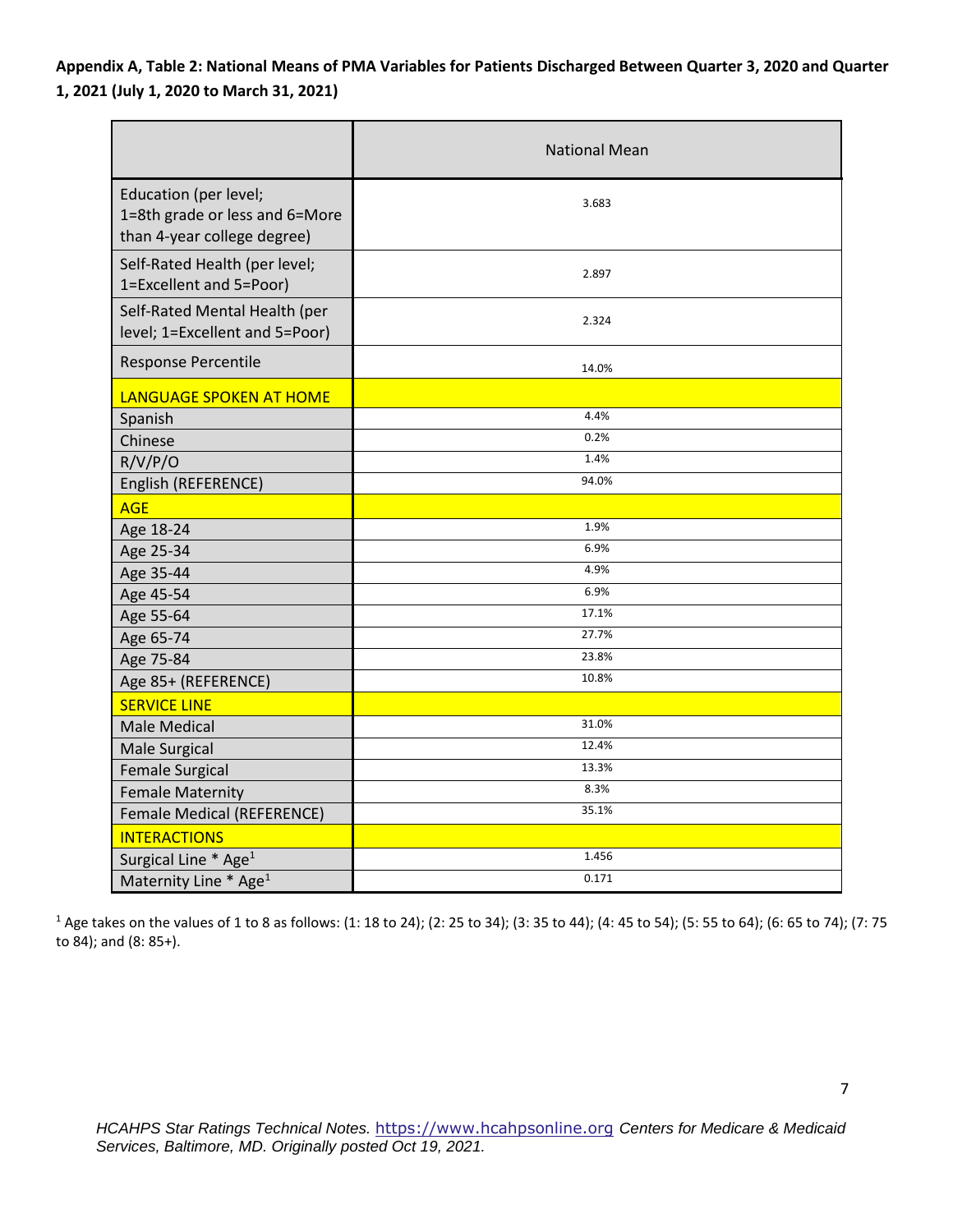**Appendix B: Survey Mode Adjustments of HCAHPS Linear Scores to Adjust to a Reference of Mail Mode (for HCAHPS score adjustments beginning with April 2017 discharges)** 

|                                            | <b>Phone Only</b> | <b>Mixed</b> | <b>Active IVR</b> |
|--------------------------------------------|-------------------|--------------|-------------------|
| <b>HCAHPS Composite Measures</b>           |                   |              |                   |
| <b>Communication with Nurses</b>           | $-0.043$          | $-0.049$     | 0.013             |
| <b>Communication with Doctors</b>          | $-0.020$          | $-0.008$     | 0.036             |
| Responsiveness of Hospital Staff           | $-0.010$          | $-0.055$     | 0.042             |
| <b>Communication about Medicines</b>       | $-0.011$          | $-0.004$     | 0.023             |
| Discharge Information                      | $-0.017$          | $-0.012$     | $-0.016$          |
| <b>Care Transition</b>                     | $-0.024$          | $-0.028$     | 0.009             |
| <b>HCAHPS Individual Items</b>             |                   |              |                   |
| <b>Cleanliness of Hospital Environment</b> | $-0.018$          | $-0.046$     | 0.019             |
| Quietness of Hospital Environment          | $-0.105$          | $-0.080$     | $-0.056$          |
| <b>HCAHPS Global Items</b>                 |                   |              |                   |
| <b>Hospital Rating</b>                     | $-0.166$          | $-0.142$     | 0.079             |
| <b>Recommend the Hospital</b>              | $-0.043$          | $-0.035$     | 0.030             |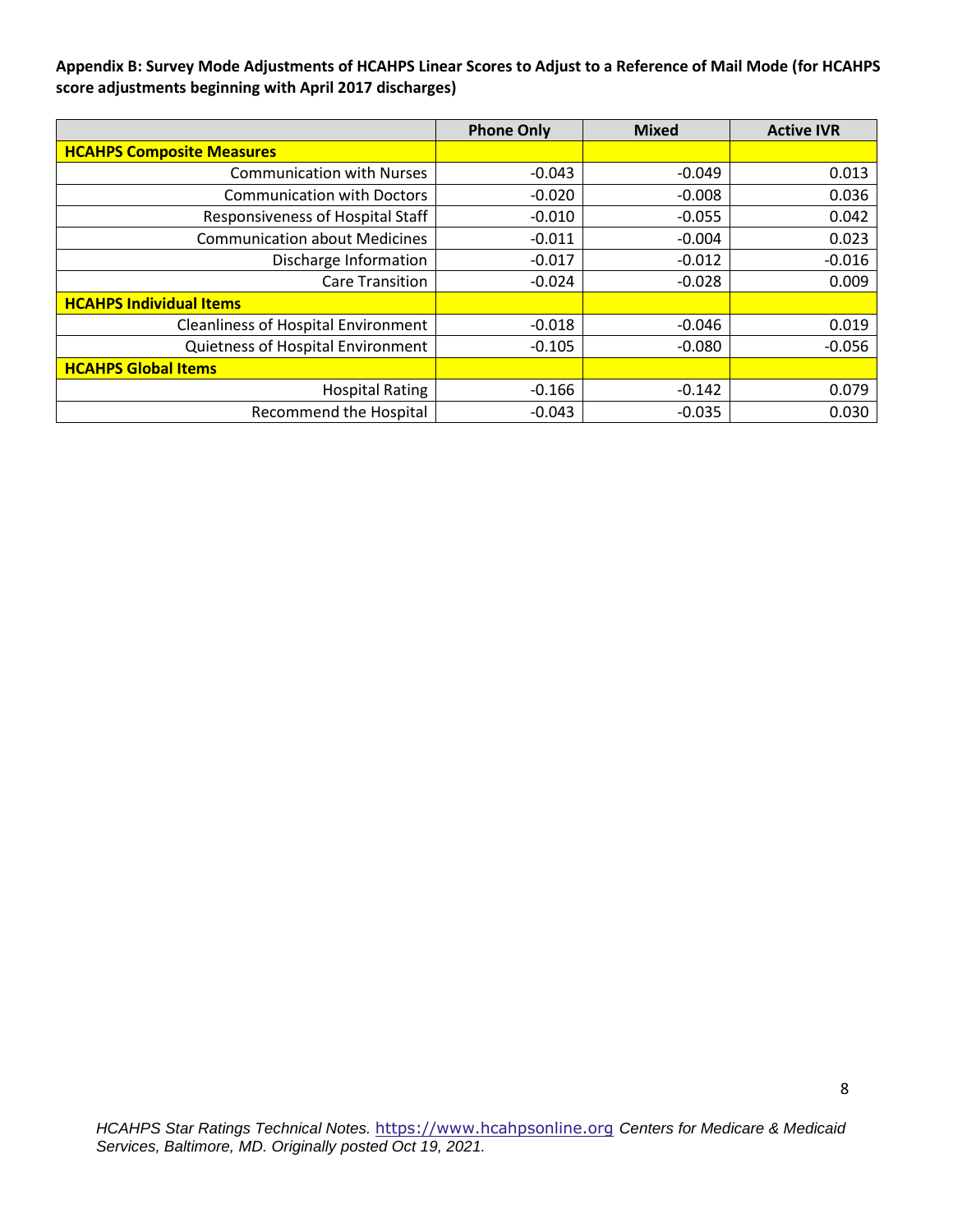**Appendix C: HCAHPS Star Rating Cut Points for Patients Discharged Between Quarter 3, 2020 and Quarter 1, 2021 (July 1, 2020 to March 31, 2021)** 

|                                            | 1 Star | 2 Stars          | 3 Stars          | 4 Stars          | 5 Stars   |
|--------------------------------------------|--------|------------------|------------------|------------------|-----------|
| <b>HCAHPS Composite Measures</b>           |        |                  |                  |                  |           |
| <b>Communication with Nurses</b>           | < 85   | $\geq$ 85 to <89 | $\geq$ 89 to <92 | $≥92$ to $<94$   | $\geq$ 94 |
| <b>Communication with Doctors</b>          | < 85   | $\geq$ 85 to <89 | $\geq$ 89 to <92 | $≥92$ to <95     | $\geq$ 95 |
| <b>Responsiveness of Hospital Staff</b>    | <77    | ≥77 to <81       | $\geq 81$ to <86 | $≥86$ to <90     | $\geq 90$ |
| <b>Communication about Medicines</b>       | < 71   | $\geq$ 71 to <76 | $≥76$ to $≤80$   | $\geq$ 80 to <85 | $\geq 85$ |
| Discharge Information                      | < 80   | $\geq$ 80 to <84 | $\geq$ 84 to <88 | $≥88$ to $≤92$   | $\geq$ 92 |
| <b>Care Transition</b>                     | <77    | ≥77 to <81       | $\geq 81$ to <83 | $≥83$ to $<87$   | $\geq 87$ |
| <b>HCAHPS Individual Items</b>             |        |                  |                  |                  |           |
| <b>Cleanliness of Hospital Environment</b> | < 79   | $≥79$ to $< 83$  | ≥83 to <87       | ≥87 to <90       | $\geq 90$ |
| Quietness of Hospital Environment          | <77    | ≥77 to <81       | $≥81$ to $<86$   | $≥86$ to <90     | ≥90       |
| <b>HCAHPS Global Items</b>                 |        |                  |                  |                  |           |
| <b>Hospital Rating</b>                     | < 82   | $\geq$ 82 to <86 | ≥86 to <89       | $\geq$ 89 to <93 | $\geq$ 93 |
| Recommend the Hospital                     | < 78   | $\geq$ 78 to <83 | ≥83 to <87       | ≥87 to <92       | $\geq$ 92 |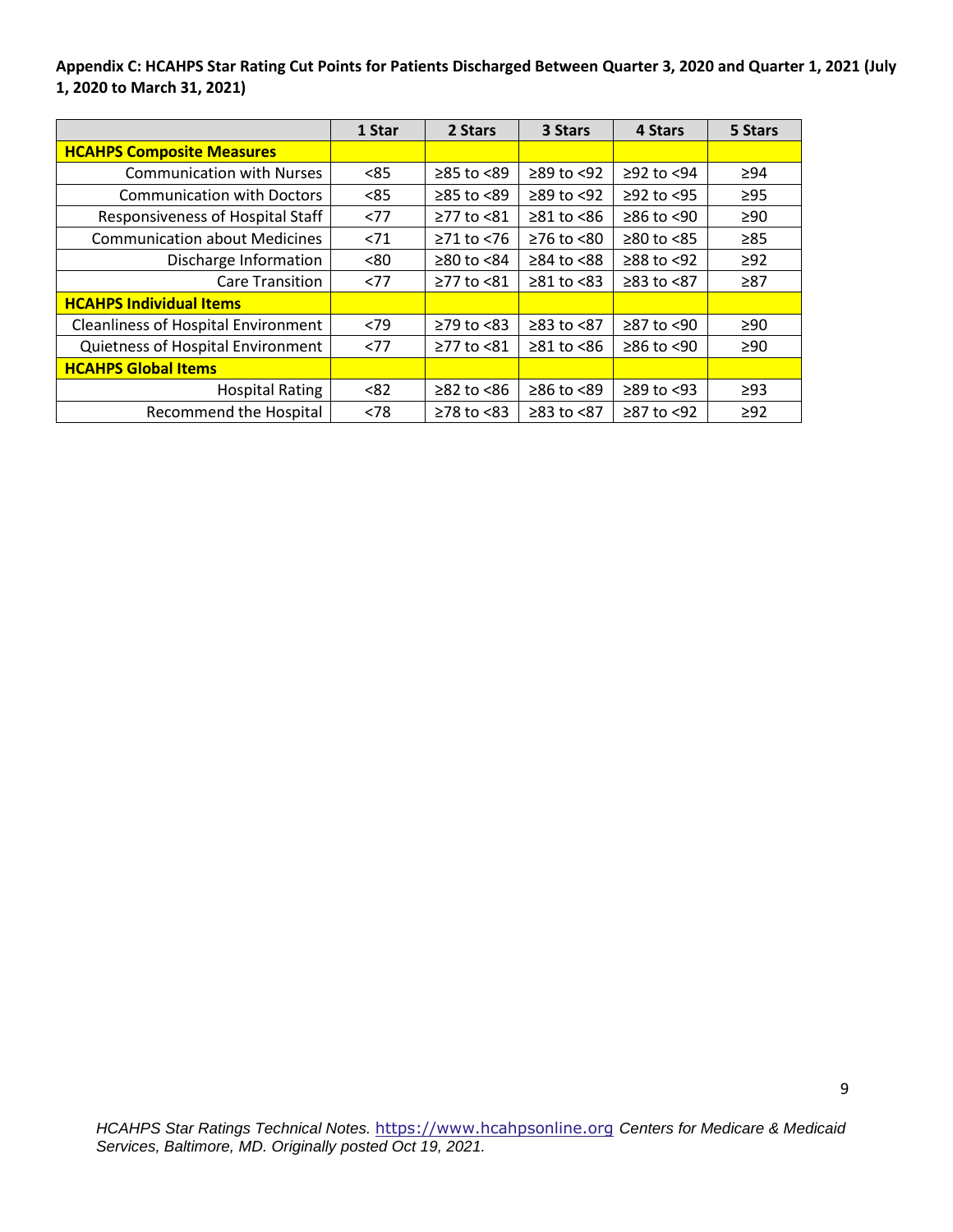### **Appendix D: Individual Measure Star Assignment Process**

Below are detailed steps of the clustering method to develop individual measure stars. For each measure, the clustering method does the following:

- 1. Produces the individual measure distance matrix.
- 2. Groups the measure scores into an initial set of clusters.
- 3. Selects the final set of clusters.

# **1. Produce the individual measure distance matrix.**

For each pair of hospital j and k (j>=k) among the n hospitals with measure score data, compute the Euclidian distance of their measure scores (e.g., the absolute value of the difference between the two measure scores). Enter this distance in row j and column k of a distance matrix with n rows and n columns. This matrix can be produced using the DISTANCE procedure in SAS as follows:

proc distance data=inclusterdat out=distancedat method=Euclid;

var interval(measure\_score); id CCN; run;

In the above code, the input data set, *inclusterdat,* is the list of hospitals with scores for a particular measure. Each record has a unique identifier, CCN. The option *method=Euclid* specifies that distances between hospital measure scores should be based on Euclidean distance. The input data contain a variable called *measure\_score.* In the *var* call, the parentheses around *measure\_score* indicate that *measure\_score* is considered to be an interval or numeric variable. The distances computed by this code are stored to an output data set called *distancedat.* 

# **2. Create a tree of cluster assignments.**

The distance matrix calculated in Step 1 is the input to the clustering procedure. The stored distance algorithm is implemented to compute cluster assignments. The following process is implemented by using the CLUSTER procedure in SAS:

- a. The input measure score distances are squared.
- b. The clusters are initialized by assigning each hospital to its own cluster.
- c. In order to determine which pair of clusters to merge, Ward's minimum variance method is used to separate the variance of the measure scores into within-cluster and between-cluster sum of squares components.
- d. From the existing clusters, two clusters will be selected for merging to minimize the within-cluster sum of squares over all possible sets of clusters that might result from a merge.
- e. Steps b and c are repeated to reduce the number of clusters by one until a single cluster containing all hospitals results.

The result is a data set that contains a tree-like structure of cluster assignments, from which any number of clusters between 1 and the number of hospital measure scores could be computed. The SAS code for implementing these steps is:

proc cluster data=distancedat method=ward outtree=treedat noprint;

id CCN;

run;